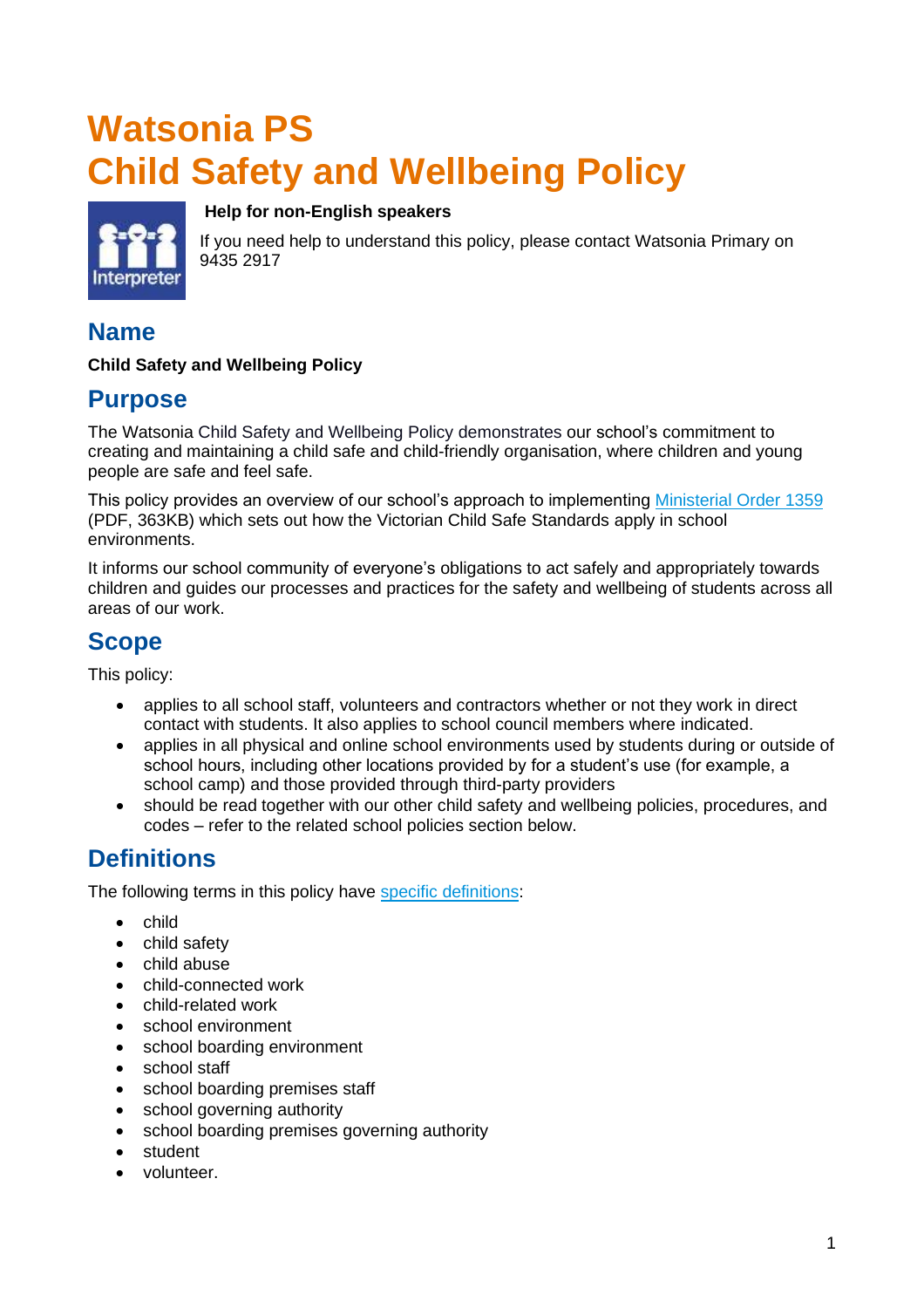# **Statement of commitment to child safety**

Watsonia PS is a child safe organisation which welcomes all children, young people and their families.

We are committed to providing environments where our students are safe and feel safe, where their participation is valued, their views respected, and their voices are heard about decisions that affect their lives. Our child safe policies, strategies and practices are inclusive of the needs of all children and students.

We have no tolerance for child abuse and take proactive steps to identify and manage any risks of harm to students in our school environments.

We promote positive relationships between students and adults and between students and their peers. These relationships are based on trust and respect.

We take proactive steps to identify and manage any risk of harm to students in our school environment. When child safety concerns are raised or identified, we treat these seriously and respond promptly and thoroughly.

Particular attention is given to the child safety needs of Aboriginal students, those from culturally and linguistically diverse backgrounds, international students, students with disabilities, those unable to live at home, children and young people who identify as lesbian, gay, bisexual, trans and gender diverse, intersex and queer (LGBTIQ+) and other students experiencing risk or vulnerability. Inappropriate or harmful behaviour targeting students based on these or other characteristics, such as racism or homophobia, are not tolerated at our school, and any instances identified will be addressed with appropriate consequences.

Child safety is a shared responsibility. Every person involved in our school has an important role in promoting child safety and wellbeing and promptly raising any issues or concerns about a child's safety.

We are committed to regularly reviewing our child safe practices, and seeking input from our students, families, staff, and volunteers to inform our ongoing strategies.

# **Roles and responsibilities**

#### **School leadership team**

Our school leadership team (comprising the principal, and leading teachers) is responsible for ensuring that a strong child safe culture is created and maintained, and that policies and practices are effectively developed and implemented in accordance with Ministerial Order 1359.

Principals and assistant principals will:

- ensure effective child safety and wellbeing governance, policies, procedures, codes and practices are in place and followed
- model a child safe culture that facilitates the active participation of students, families and staff in promoting and improving child safety, cultural safety and wellbeing
- enable inclusive practices where the diverse needs of all students are considered
- reinforce high standards of respectful behaviour between students and adults, and between students
- promote regular open discussion on child safety issues within the school community including at leadership team meetings, staff meetings and school council meetings
- facilitate regular professional learning for staff and volunteers (where appropriate) to build deeper understandings of child safety, cultural safety, student wellbeing and prevention of responding to abuse
- create an environment where child safety complaints and concerns are readily raised, and no one is discouraged from reporting an allegation of child abuse to relevant authorities.

#### **School staff and volunteers**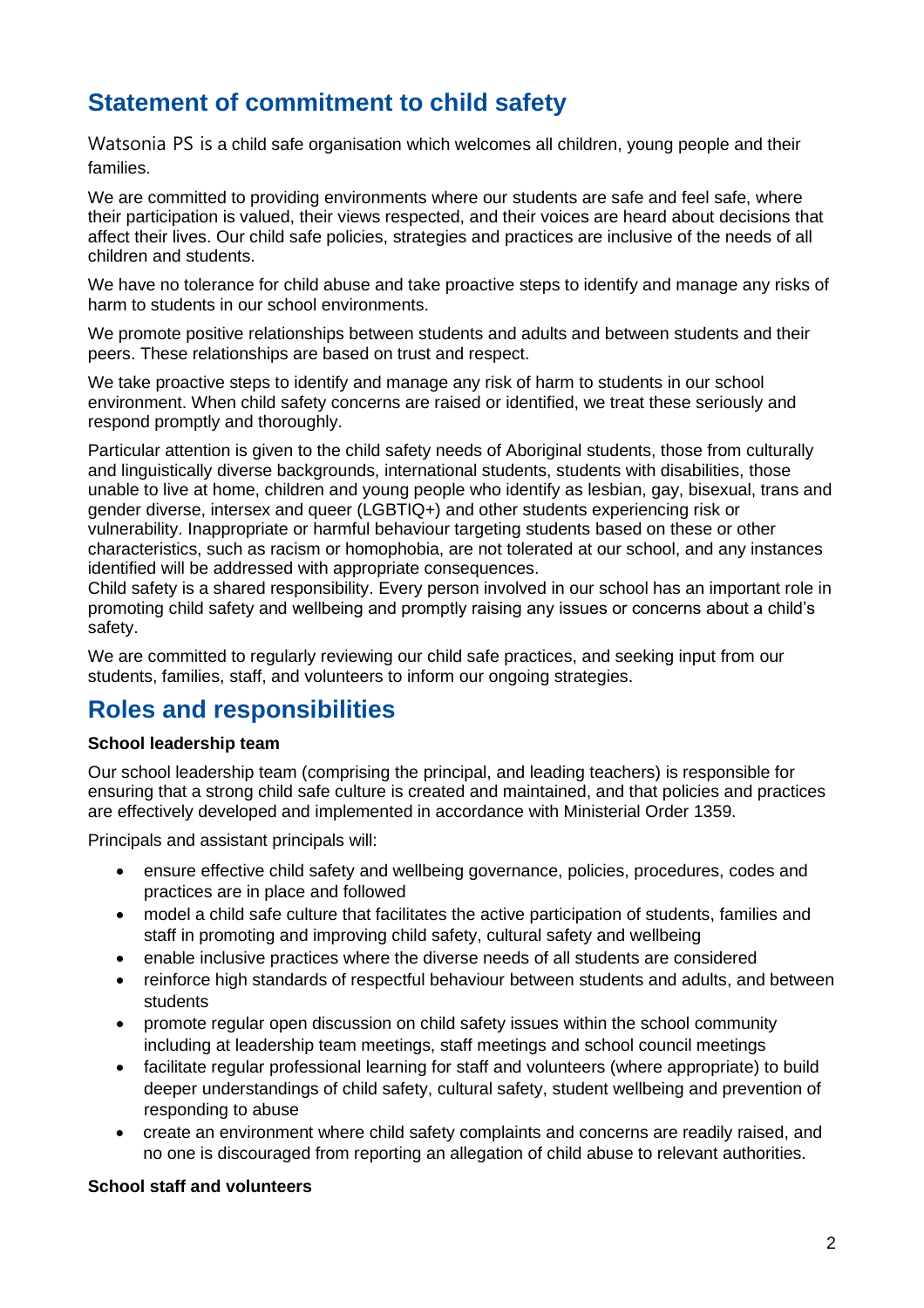All staff and volunteers will:

- participate in child safety and wellbeing induction and training provided by the school or the Department of Education and Training, and always follow the school's child safety and wellbeing policies and procedures
- act in accordance with our Child Safety Code of Conduct
- identify and raise concerns about child safety issues in accordance with our Child Safety Responding and Reporting Obligations Policy and Procedures, including following the [Four](https://www.education.vic.gov.au/school/teachers/health/childprotection/Pages/report.aspx)  [Critical Actions for Schools](https://www.education.vic.gov.au/school/teachers/health/childprotection/Pages/report.aspx)
- ensure students' views are taken seriously and their voices are heard about decisions that affect their lives
- implement inclusive practices that respond to the diverse needs of students.

#### **School council**

In performing the functions and powers given to them under the *Education and Training Reform Act 2006*, school council members will:

- champion and promote a child safe culture with the broader school community
- ensure that child safety is a regular agenda item at school council meetings
- undertake annual training on child safety (Protect Powerpoint)
- approve updates to, and act in accordance with the Child Safety Code of Conduct to the extent that it applies to school council employees and members
- when hiring school council employees, ensure that selection, supervision, and management practices are child safe

#### **Specific staff child safety responsibilities**

Watsonia PS has nominated a child safety officer to support the principal to implement our child safety policies and practices, including staff and volunteer training.

The responsibilities of the child safety champion are outlined at Guidance for child safety [champions.](https://www.vic.gov.au/guidance-child-safety-champions) In addition to these roles, our child safety officer is also responsible for:

• communicating teacher "student wellbeing and safety" notes from staff meetings to Ed Support meetings

Our principal is the first point of contact for child safety concerns or queries and for coordinating responses to child safety incidents.

- Principal is responsible for monitoring the school's compliance with the Child Safety and Wellbeing Policy. Anyone in our school community should approachthe principal if they have any concerns about the school's compliance with the Child Safety and Wellbeing Policy.
- Principal is responsible for informing the school community about this policy, and making it publicly available
- Other specific roles and responsibilities are named in other child safety policies and procedures, including the Child Safety Code of Conduct, Child Safety Responding and Reporting Obligations (including Mandatory Reporting) Policy and Procedures, and Child Safety Risk Register.

All staff meet regularly to identify and respond to any ongoing matters related to child safety and wellbeing. The Junior School Council provides an opportunity for students to provide input into school strategies.

Our Risk Management Committee monitors the Child Safety Risk Register.

# **Child Safety Code of Conduct**

Our Child Safety Code of Conduct sets the boundaries and expectations for appropriate behaviours between adults and students. It also clarifies behaviours that are not acceptable in our physical and online environments.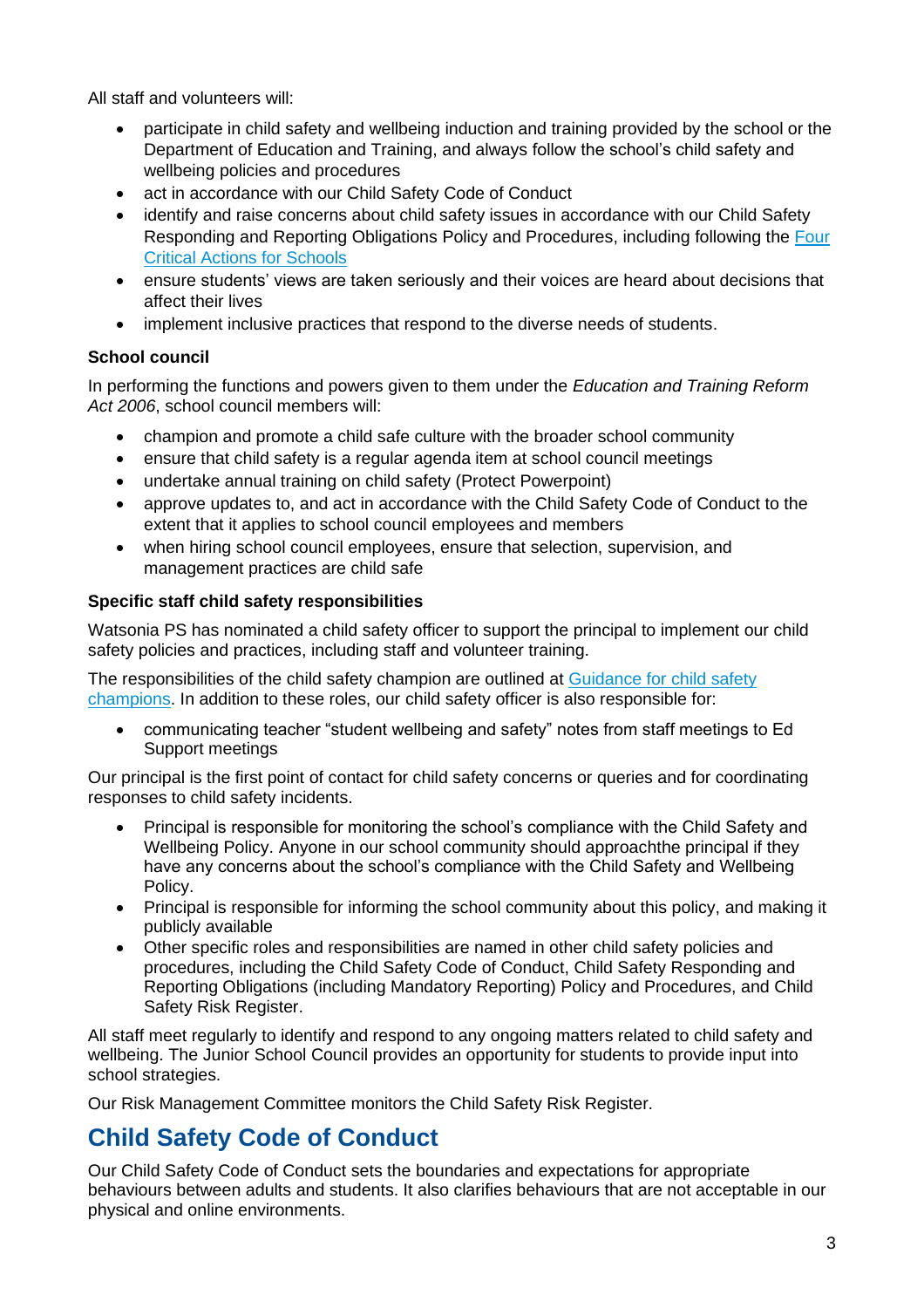We ensure that students also know what is acceptable and what is not acceptable so that they can be clear and confident about what to expect from adults in the school.

The Child Safety Code of Conduct also includes processes to report inappropriate behaviour.

# **Managing risks to child safety and wellbeing**

At our school we identify, assess and manage risks to child safety and wellbeing in our physical and online school environments. These risks are managed through our child safety and wellbeing policies, procedures and practices, and in our activity specific risk registers, such as those we develop for off-site overnight camps, adventure activities and facilities and services we contract through third party providers for student use.

Our Child Safety Risk Register is used to record any identified risks related to child abuse alongside actions in place to manage those risks. Our school leadership team will monitor and evaluate the effectiveness of the actions in the Child Safety Risk Register at least annually.

# **Establishing a culturally safe environment**

At Watsonia PS we are committed to establishing an inclusive and culturally safe school where the strengths of Aboriginal culture, values and practices are respected.

We think about how every student can have a positive experience in a safe environment. For Aboriginal students, we recognise the link between Aboriginal culture, identity and safety and actively create opportunities for Aboriginal students and the Aboriginal community to have a voice and presence in our school planning, policies, and activities.

We have developed the following strategies to promote cultural safety in our school community:

- Staff training in actions to promote cultural safety
- Developing our Aboriginal and Torres Strait Islander Education Plan which outlines the measures we have in place to maintain an inclusive and culturally safe school for Aboriginal children and students
- Liaising with KESO to for developing Individual Student Learning Plans and culturally inclusive practices

### **Student empowerment**

To support child safety and wellbeing at Watsonia PS, we work to create an inclusive and supportive environment that encourages students and families to contribute to our child safety approach and understand their rights and their responsibilities.

Respectful relationships between students are reinforced and we encourage strong friendships and peer support in the school to ensure a sense of belonging through weekly Wellbeing sessions using our school values, Smiling Minds and Zones regulation, implementing our whole school approach to Respectful Relationships, our student Code of Conduct.

We inform students of their rights through Quality Start Up Program and weekly wellbeing sessions and give them the skills and confidence to recognise unsafe situations with adults or other students and to speak up and act on concerns relating to themselves or their peers. We ensure our students know who to talk to if they are worried or feeling unsafe and we encourage them to share concerns with a trusted adult at any time. Students and families can also access information on how to report concerns through Child Safety Posters and at school reception.

When the school is gathering information in relation to a complaint about alleged misconduct or abuse of a child, we will listen to the complainant's account and take them seriously, check our understanding of the complaint, support the student and keep them (and their parents and carers, as appropriate) informed about progress.

### **Family engagement**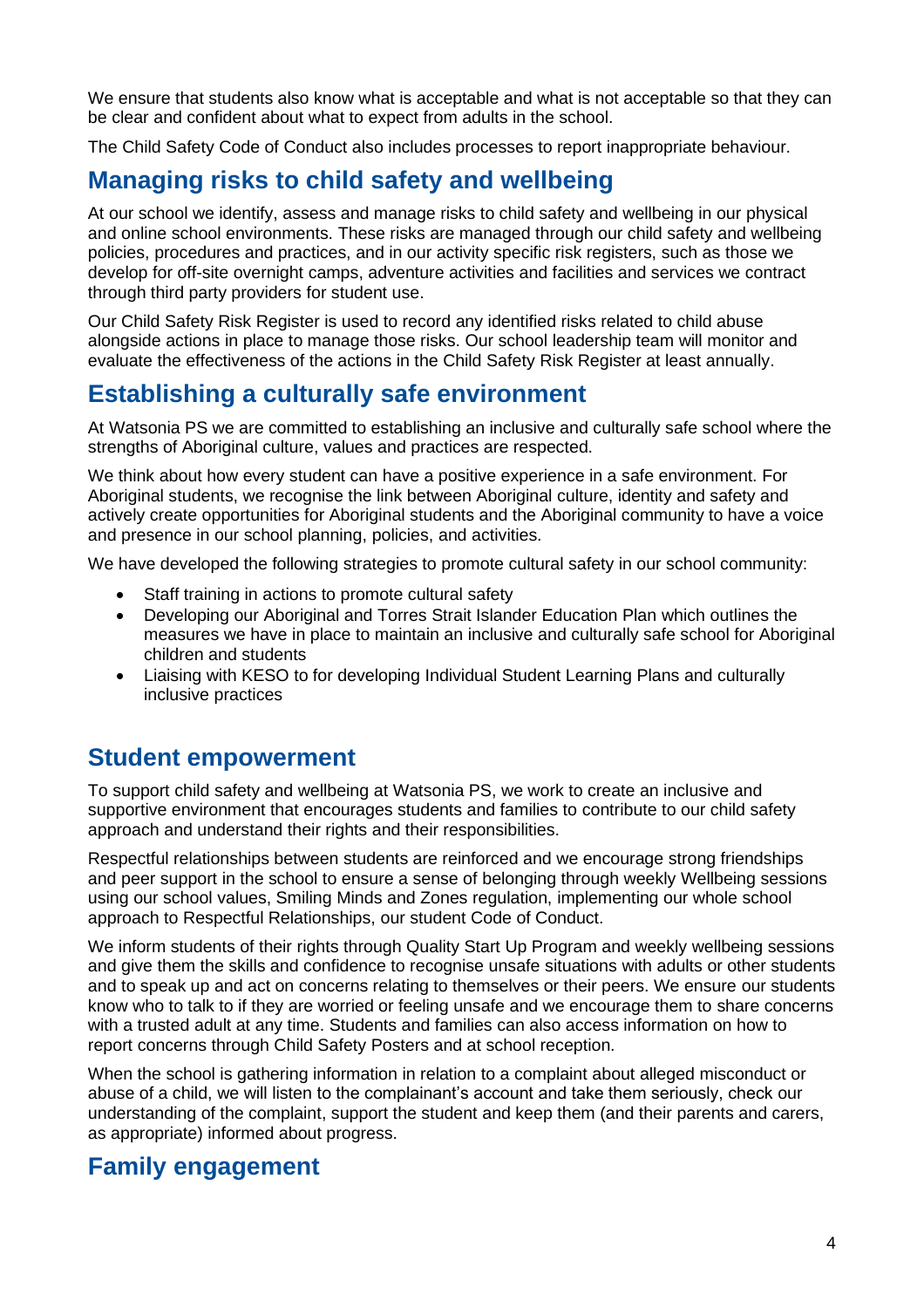Our families and the school community have an important role in monitoring and promoting children's safety and wellbeing and helping children to raise any concerns.

To support family engagement, at Watsonia PS we are committed to providing families and community with accessible information about our school's child safe policies and practices and involving them in our approach to child safety and wellbeing.

We will create opportunities for families to have input into the development and review of our child safety policies and practices and encourage them to raise any concerns and ideas for improvement.

We do this by:

- seeking input from families and the community through Compass parent portal, school website, newsletters, feedback surveys, school council, subcommittees of school council, student, staff, and parent meetings
- all of our child safety policies and procedures will be available for students and parents on the school website and at school reception
- Newsletters and Compass updates will inform families and the school community about any significant updates to our child safety policies or processes, and strategies or initiatives that we are taking to ensure student safety.
- PROTECT Child Safety posters will be displayed across the school

# **Diversity and equity**

As a child safe organisation, we celebrate the rich diversity of our students, families and community and promote respectful environments that are free from discrimination. Our focus is on wellbeing and growth for all.

We recognise that every child has unique skills, strengths and experiences to draw on.

We pay particular attention to individuals and groups of children and young people in our community with additional and specific needs. This includes tailoring our child safety strategies and supports to the needs of:

- Aboriginal children and young people
- children from culturally and linguistically diverse backgrounds
- children and young people with disabilities
- children unable to live at home or impacted by family violence
- international students
- children and young people who identify as LGBTIQ+.

Our Student Wellbeing and Engagement Policy provides more information about the measures we have in place to support diversity and equity.

# **Suitable staff and volunteers**

At Watsonia PS we apply robust child safe recruitment, induction, training, and supervision practices to ensure that all staff, contractors, and volunteers are suitable to work with children.

#### **Staff recruitment**

When recruiting staff, we follow the Department of Education and Training's recruitment policies and guidelines, available on the Policy and Advisory Library (PAL) at:

- [Recruitment in Schools](https://www2.education.vic.gov.au/pal/recruitment-schools/overview)
- [Suitability for Employment Checks](https://www2.education.vic.gov.au/pal/suitability-employment-checks/overview)
- [School Council Employment](https://www2.education.vic.gov.au/pal/school-council-employment/overview)
- [Contractor OHS Management.](https://www2.education.vic.gov.au/pal/contractor-ohs-management/policy)

When engaging staff to perform child-related work, we:

• sight, verify and record the person's Working with Children clearance or equivalent background check such as a Victorian teaching registration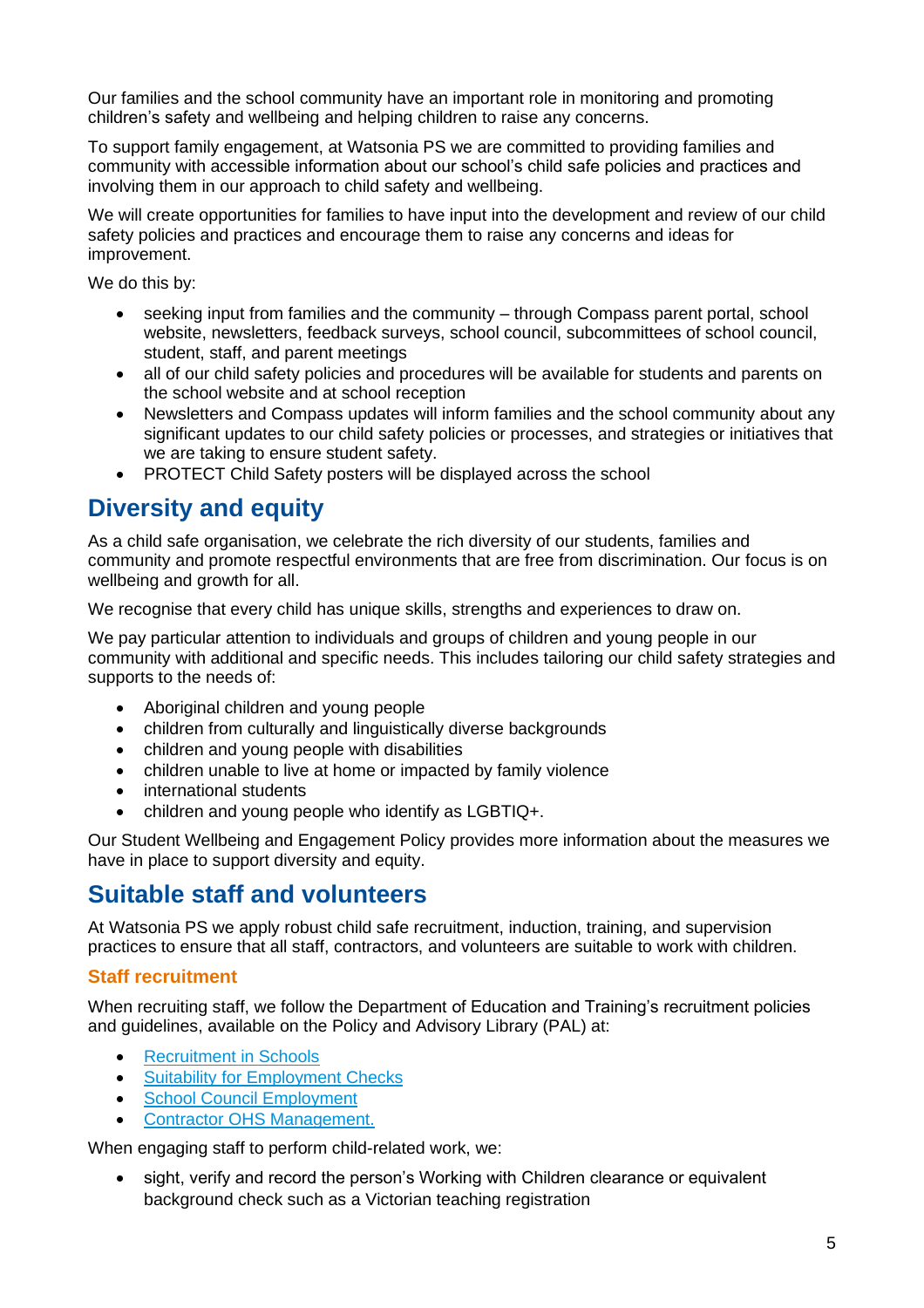- collect and record:
	- $\circ$  proof of the person's identity and any professional or other qualifications
	- o the person's history of working with children
	- o references that address suitability for the job and working with children.
	- $\circ$  references that address suitability for the job and working with children.

#### **Staff induction**

All newly appointed staff will be expected to participate in our child safety and wellbeing induction program. The program will include a focus on:

- the Child Safety and Wellbeing Policy (this document)
- the Child Safety Code of Conduct
- the Child Safety Responding and Reporting Obligations (including Mandatory Reporting) Policy and Procedures and
- any other child safety and wellbeing information that school leadership considers appropriate to the nature of the role.

#### **Ongoing supervision and management of staff**

All staff engaged in child-connected work will be supervised appropriately to ensure that their behaviour towards children is safe and appropriate.

Staff will be monitored and assessed to ensure their continuing suitability for child-connected work. This will be done by regular performance reviews, checking currency of VIT and WWC.

Inappropriate behaviour towards children and young people will be managed swiftly and in accordance with our school and department policies and our legal obligations. Child safety and wellbeing will be paramount.

#### **Suitability of volunteers**

All volunteers are required to comply with our Volunteers Policy, which describes how we assess the suitability of prospective volunteers and outlines expectations in relation to child safety and wellbeing induction and training, and supervision and management.

# **Child safety knowledge, skills and awareness**

Ongoing training and education are essential to ensuring that staff understand their roles and responsibilities and develop their capacity to effectively address child safety and wellbeing matters.

In addition to the child safety and wellbeing induction, our staff will participate in a range of training and professional learning to equip them with the skills and knowledge necessary to maintain a child safe environment.

Staff child safety and wellbeing training will be delivered at least annually and will include guidance on:

- our school's child safety and wellbeing policies, procedures, codes, and practices
- completing the Protecting Children [Mandatory Reporting and Other](http://elearn.com.au/det/protectingchildren/) Legal Obligations online module annually
- recognising indicators of child harm including harm caused by other children and students
- responding effectively to issues of child safety and wellbeing and supporting colleagues who disclose harm
- how to build culturally safe environments for children and students
- information sharing and recordkeeping obligations
- how to identify and mitigate child safety and wellbeing risks in the school environment.

Other professional learning and training on child safety and wellbeing, for example, training for our volunteers, will be tailored to specific roles and responsibilities and any identified or emerging needs or issues.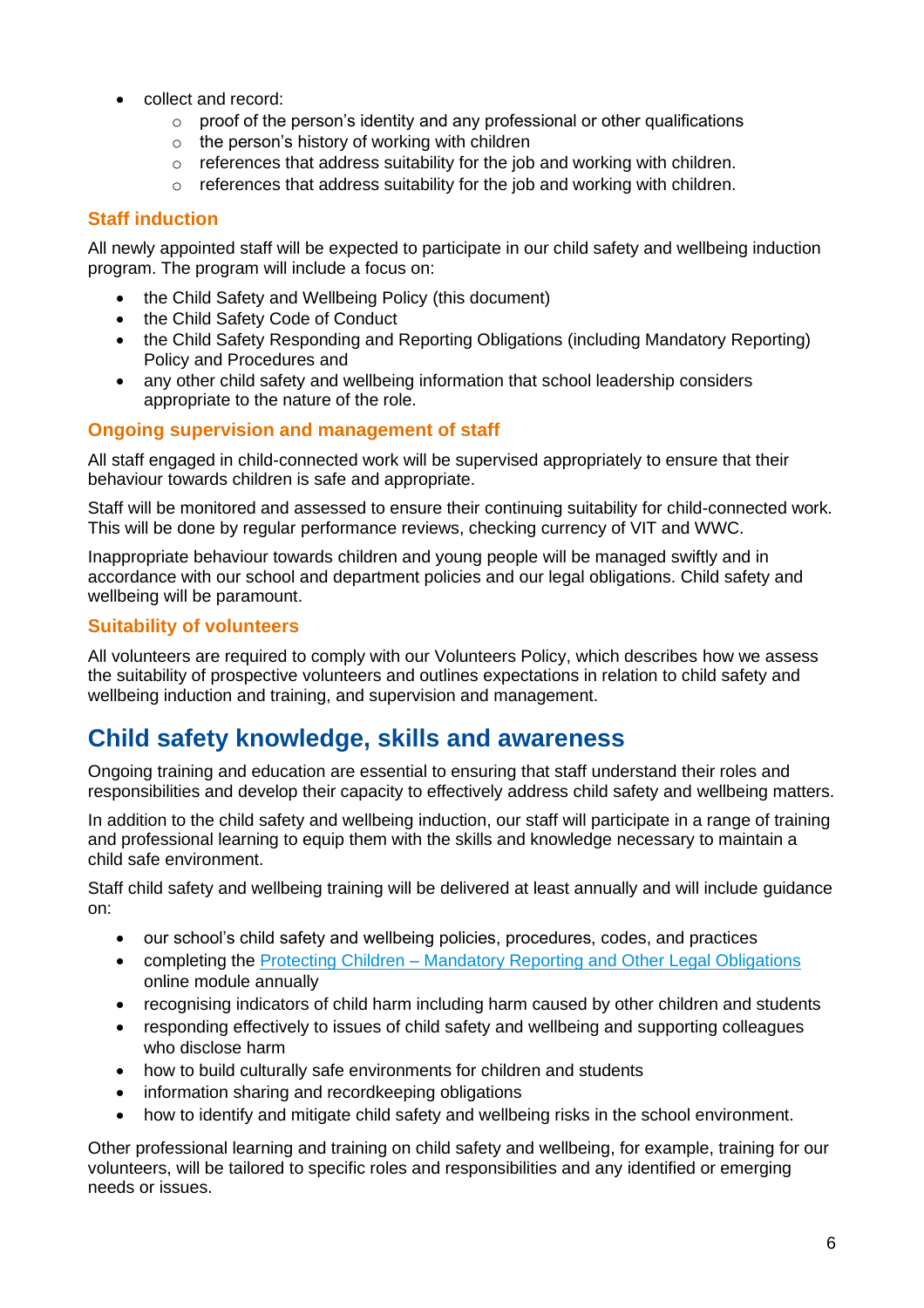#### **School council training and education**

To ensure our school council is equipped with the knowledge required to make decisions in the best interests of student safety and wellbeing, and to identify and mitigate child safety and wellbeing risks in our school environment, the council is trained at least annually. Training includes guidance on:

- individual and collective obligations and responsibilities for implementing the Child Safe Standards and managing the risk of child abuse
- child safety and wellbeing risks in our school environment
- Watsonia PS child safety and wellbeing policies, procedures, codes and practices

### **Complaints and reporting processes**

Watsonia PS fosters a culture that encourages staff, volunteers, students, parents, and the school community to raise concerns and complaints. This makes it more difficult for breaches of the code of conduct, misconduct or abuse to occur and remain hidden.

We have clear pathways for raising complaints and concerns and responding and this is documented in our school's Complaint Policy. The Complaints Policy can be found on the school Website.

If there is an incident, disclosure, allegation or suspicion of child abuse, all staff and volunteers (including school council employees) must follow our Child Safety Responding and Reporting Obligations Policy and Procedures, found on the school website. Our policy and procedures address complaints and concerns of child abuse made by or in relation to a child or student, school staff, volunteers, contractors, service providers, visitors or any other person while connected to the school.

As soon as any immediate health and safety concerns are addressed, and relevant school staff have been informed, we will ensure our school follows:

- the [Four Critical Actions](https://www.education.vic.gov.au/Documents/about/programs/health/protect/FourCriticalActions_ChildAbuse.pdf) for complaints and concerns relating to adult behaviour towards a child
- the [Four Critical Actions: Student Sexual Offending](https://www.education.vic.gov.au/school/teachers/health/childprotection/Pages/stusexual.aspx) for complaints and concerns relating to student sexual offending

Our Student Wellbeing and Engagement Policy and Bullying Prevention Policy cover complaints and concerns relating to student physical violence or other harmful behaviours.

# **Communications**

Watsonia PS is committed to communicating our child safety strategies to the school community through:

- ensuring that key child safety and wellbeing policies are available on our website including the Child Safety and Wellbeing Policy (this document), Child Safety Code of Conduct, and the Child Safety Responding and Reporting Obligations (including Mandatory Reporting) Policy and Procedure
- displaying PROTECT around the school
- updates in our school newsletter and/or Compass portal
- ensuring that child safety is a regular agenda item at school leadership meetings, staff meetings and school council meetings.

# **Privacy and information sharing**

Watsonia PS collects, uses, and discloses information about children and their families in accordance with Victorian privacy laws, and other relevant laws. For information on how our school collects, uses and discloses information refer to: [Schools' Privacy Policy.](https://www.education.vic.gov.au/Pages/schoolsprivacypolicy.aspx)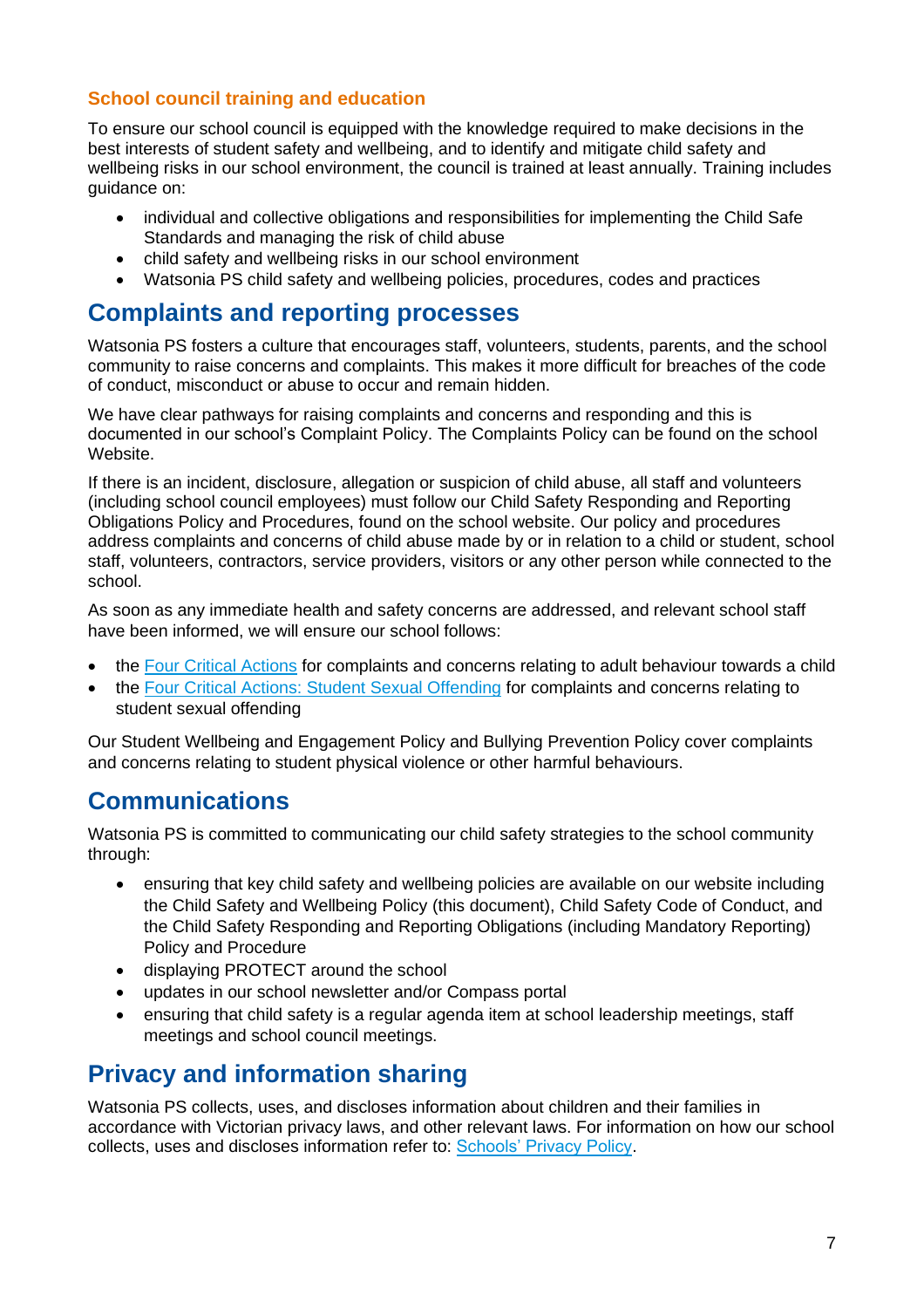# **Records management**

We acknowledge that good records management practices are a critical element of child safety and wellbeing and manage our records in accordance with the Department of Education and Training's policy: Records Management - School Records

# **Review of child safety practices**

At Watsonia PS, we have established processes for the review and ongoing improvement of our child safe policies, procedures, and practices.

We will:

- review and improve our policy every 2 years or after any significant child safety incident
- analyse any complaints, concerns, and safety incidents to improve policy and practice
- act with transparency and share pertinent learnings and review outcomes with school staff and our school community.

# **Related policies and procedures**

This Child Safety and Wellbeing Policy is to be read in conjunction with other related school policies, procedures, and codes. These include our:

- Bullying Prevention Policy
- Child Safety Responding and Reporting Obligations Policy and Procedures
- Child Safety Code of Conduct
- Complaints Policy
- Digital Learning Policy
- Inclusion and Diversity Policy
- Student Wellbeing and Engagement Policy
- Visitors Policy
- Volunteers Policy

#### **Related Department of Education and Training policies**

- [Bullying Prevention and Response Policy](https://www2.education.vic.gov.au/pal/bullying-prevention-response/policy)
- Child and Family Violence [Information Sharing Schemes](https://www2.education.vic.gov.au/pal/information-sharing-schemes/policy)
- [Complaints Policy](https://www2.education.vic.gov.au/pal/complaints/policy)
- [Contractor OHS Management Policy](https://www2.education.vic.gov.au/pal/contractor-ohs-management/policy)
- [Digital Learning in Schools Policy](https://www2.education.vic.gov.au/pal/digital-learning/policy)
- [Family Violence Support](https://www2.education.vic.gov.au/pal/family-violence-support/policy)
- [Protecting Children: Reporting Obligations Policy](https://www2.education.vic.gov.au/pal/protecting-children/policy)
- [Policy and Guidelines for Recruitment in Schools](https://www2.education.vic.gov.au/pal/recruitment-schools/policy-and-guidelines)
- [Reportable Conduct Policy](https://www2.education.vic.gov.au/pal/reportable-conduct-scheme/policy)
- Student [Wellbeing and Engagement Policy](https://www2.education.vic.gov.au/pal/student-engagement/policy)
- [Supervision of Students Policy](https://www2.education.vic.gov.au/pal/supervision-students/policy)
- [Visitors in Schools Policy](https://www2.education.vic.gov.au/pal/visitors/policy)
- [Volunteers in Schools Policy](https://www2.education.vic.gov.au/pal/volunteers/policy)
- [Working with Children and other Suitability Checks for School Volunteers and Visitors](https://www2.education.vic.gov.au/pal/suitability-checks/policy)

#### **Other related documents**

- [Identifying and Responding to All Forms of Abuse in Victorian Schools](https://www.education.vic.gov.au/Documents/about/programs/health/protect/ChildSafeStandard5_SchoolsGuide.pdf)
- [Four Critical Actions for Schools](https://www.education.vic.gov.au/Documents/about/programs/health/protect/FourCriticalActions_ChildAbuse.pdf)
- [Identifying and Responding to Student Sexual Offending](https://www.education.vic.gov.au/Documents/about/programs/health/protect/SSO_Policy.pdf)
- [Four Critical Actions for Schools: Responding to Student Sexual Offending](https://www.education.vic.gov.au/Documents/about/programs/health/protect/FourCriticalActions_SSO.pdf)
- [Recording your actions: Responding to suspected child abuse –](https://www.education.vic.gov.au/Documents/about/programs/health/protect/PROTECT_Schoolstemplate.pdf) A template for Victorian [schools](https://www.education.vic.gov.au/Documents/about/programs/health/protect/PROTECT_Schoolstemplate.pdf)